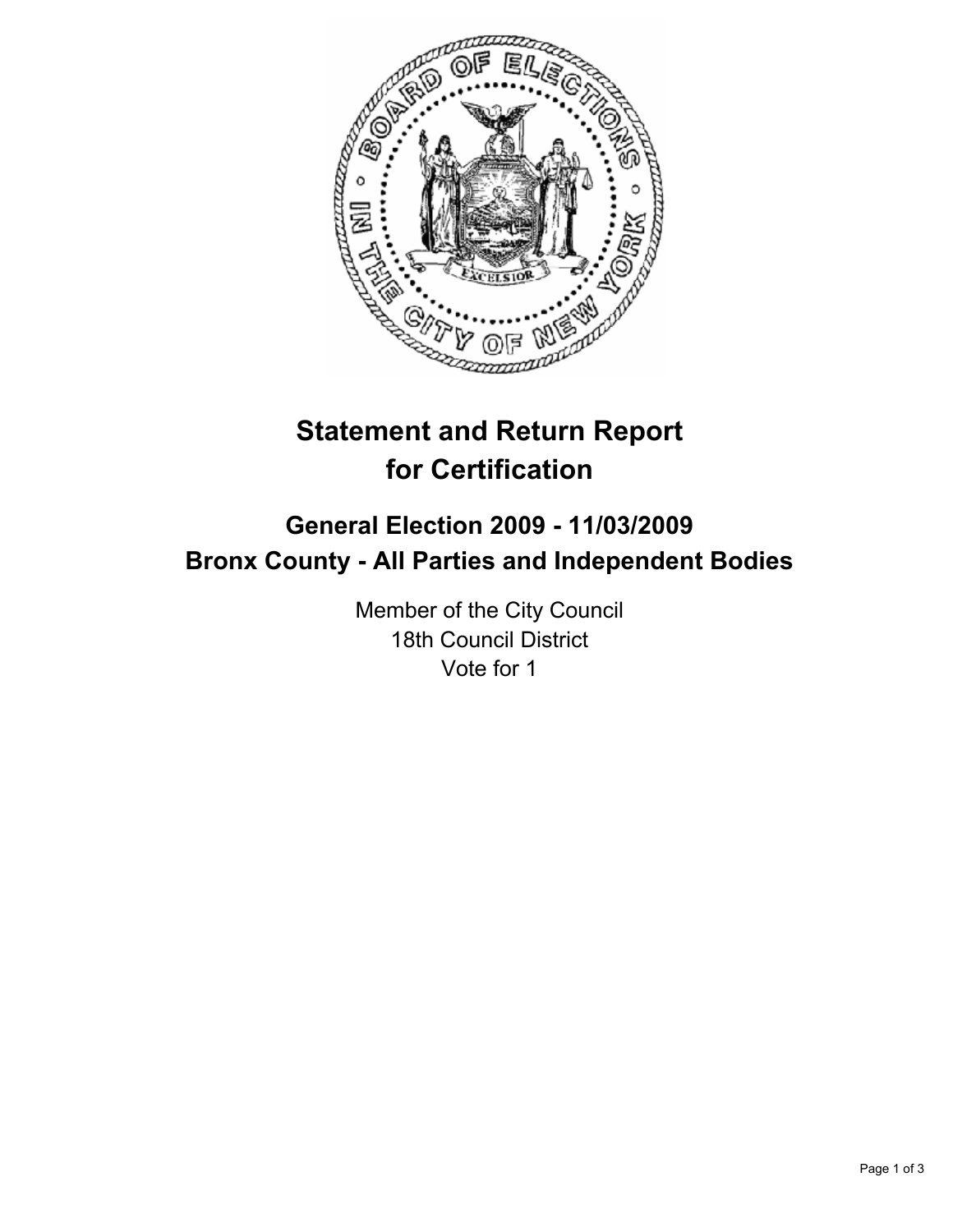

### **Assembly District 76**

| <b>PUBLIC COUNTER</b>            | 11,629 |
|----------------------------------|--------|
| <b>EMERGENCY</b>                 | 18     |
| ABSENTEE/MILITARY                | 107    |
| <b>AFFIDAVIT</b>                 | 167    |
| <b>Total Ballots</b>             | 11,921 |
| ANNABEL PALMA (DEMOCRATIC)       | 7,524  |
| LEOPOLD L PAUL (REPUBLICAN)      | 765    |
| ARQUI SANDERS (CONSERVATIVE)     | 129    |
| ANNABEL PALMA (WORKING FAMILIES) | 242    |
| <b>WALTER G NESTLER (GREEN)</b>  | 317    |
| <b>Total Votes</b>               | 8,977  |
| Unrecorded                       | 2.944  |

**Assembly District 82**

| <b>PUBLIC COUNTER</b>            | 318 |
|----------------------------------|-----|
| <b>EMERGENCY</b>                 | 0   |
| ABSENTEE/MILITARY                | 4   |
| <b>AFFIDAVIT</b>                 | 3   |
| <b>Total Ballots</b>             | 325 |
| ANNABEL PALMA (DEMOCRATIC)       | 197 |
| LEOPOLD L PAUL (REPUBLICAN)      | 36  |
| ARQUI SANDERS (CONSERVATIVE)     | 4   |
| ANNABEL PALMA (WORKING FAMILIES) | 13  |
| <b>WALTER G NESTLER (GREEN)</b>  | 8   |
| <b>Total Votes</b>               | 258 |
| Unrecorded                       | 67  |

#### **Assembly District 85**

| <b>PUBLIC COUNTER</b>            | 6,986 |
|----------------------------------|-------|
| <b>EMERGENCY</b>                 | 76    |
| ABSENTEE/MILITARY                | 87    |
| <b>AFFIDAVIT</b>                 | 75    |
| <b>Total Ballots</b>             | 7,224 |
| ANNABEL PALMA (DEMOCRATIC)       | 4,457 |
| LEOPOLD L PAUL (REPUBLICAN)      | 336   |
| ARQUI SANDERS (CONSERVATIVE)     | 35    |
| ANNABEL PALMA (WORKING FAMILIES) | 121   |
| <b>WALTER G NESTLER (GREEN)</b>  | 147   |
| ANNABEL PALMA (WRITE-IN)         |       |
| <b>Total Votes</b>               | 5,097 |
| Unrecorded                       | 2.127 |